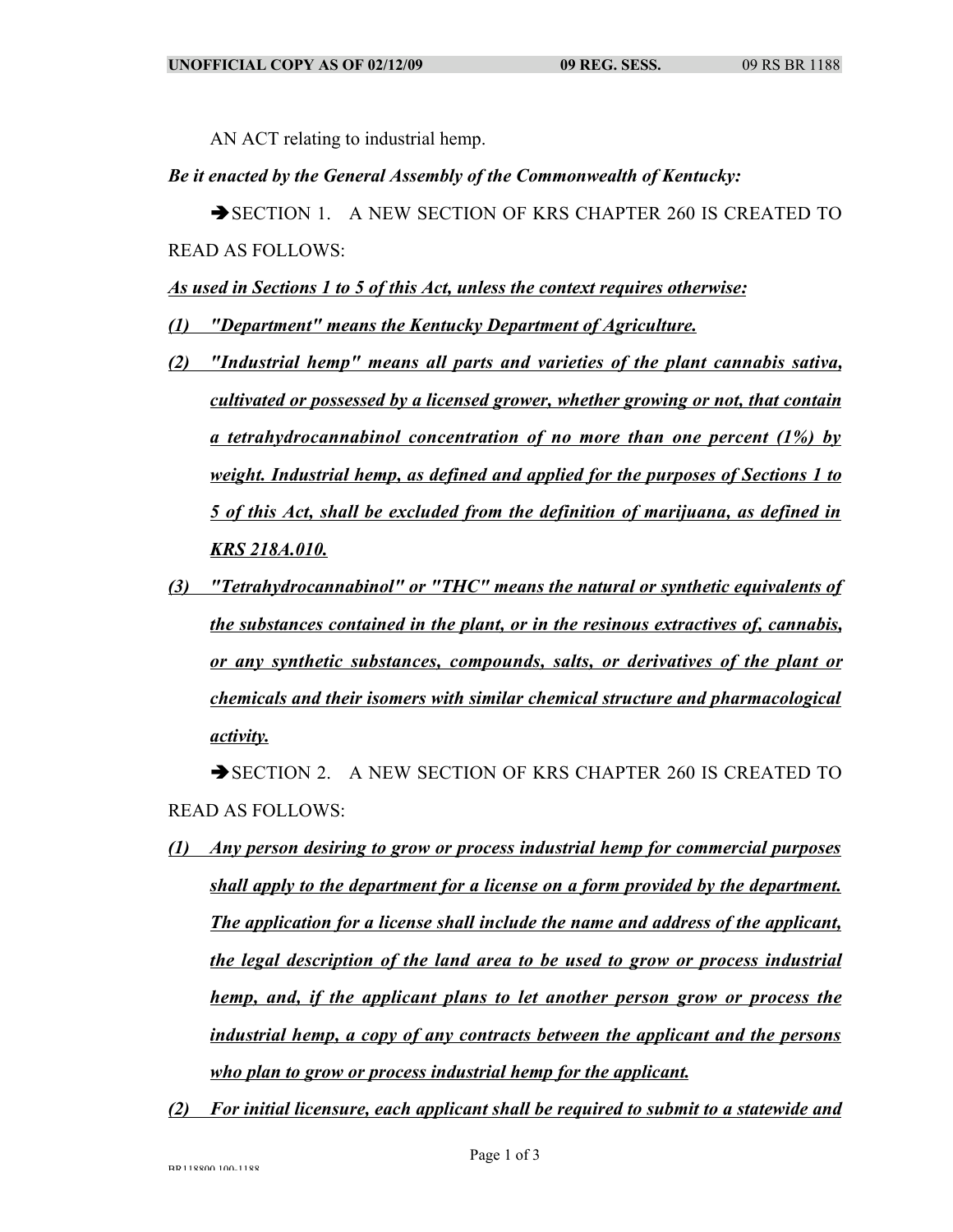*nationwide criminal history check which shall be conducted by the sheriff's department having jurisdiction in the county in which the industrial hemp will be grown or processed. The sheriff's department shall provide the department with a copy of the criminal history records. For applicants planning to grow or process industrial hemp in more than one (1) county, the department shall determine which sheriff's department shall conduct the checks. All costs associated with the checks shall be paid by the applicant. Criminal history records provided to the department shall be confidential. The department may use the records only in determining an applicant's eligibility for licensure. Any person with a prior felony conviction within ten (10) years of applying for a license shall not be eligible for licensure.*

- *(3) If the applicant has completed the application process to the satisfaction of the department, the department shall issue the license, which shall be valid for a period of one (1) year. Any person licensed under this section shall be presumed to be growing or processing industrial hemp for commercial purposes.*
- *(4) The department shall administer the licensing program and shall promulgate administrative regulations necessary to carry out the provisions of Sections 1 to 5 of this Act.*
- *(5) The license required by this section shall not be conditioned on or subject to review or approval by the United States Drug Enforcement Agency.*

SECTION 3. A NEW SECTION OF KRS CHAPTER 260 IS CREATED TO READ AS FOLLOWS:

*(1) In addition to the criminal history checks required by Section 2 of this Act, the sheriff's department shall be responsible for monitoring registered industrial hemp fields and shall randomly test the industrial hemp for compliance with THC levels. The department shall provide the sheriffs with a list of approved licensees and copies of the legal descriptions of the lands upon which industrial*